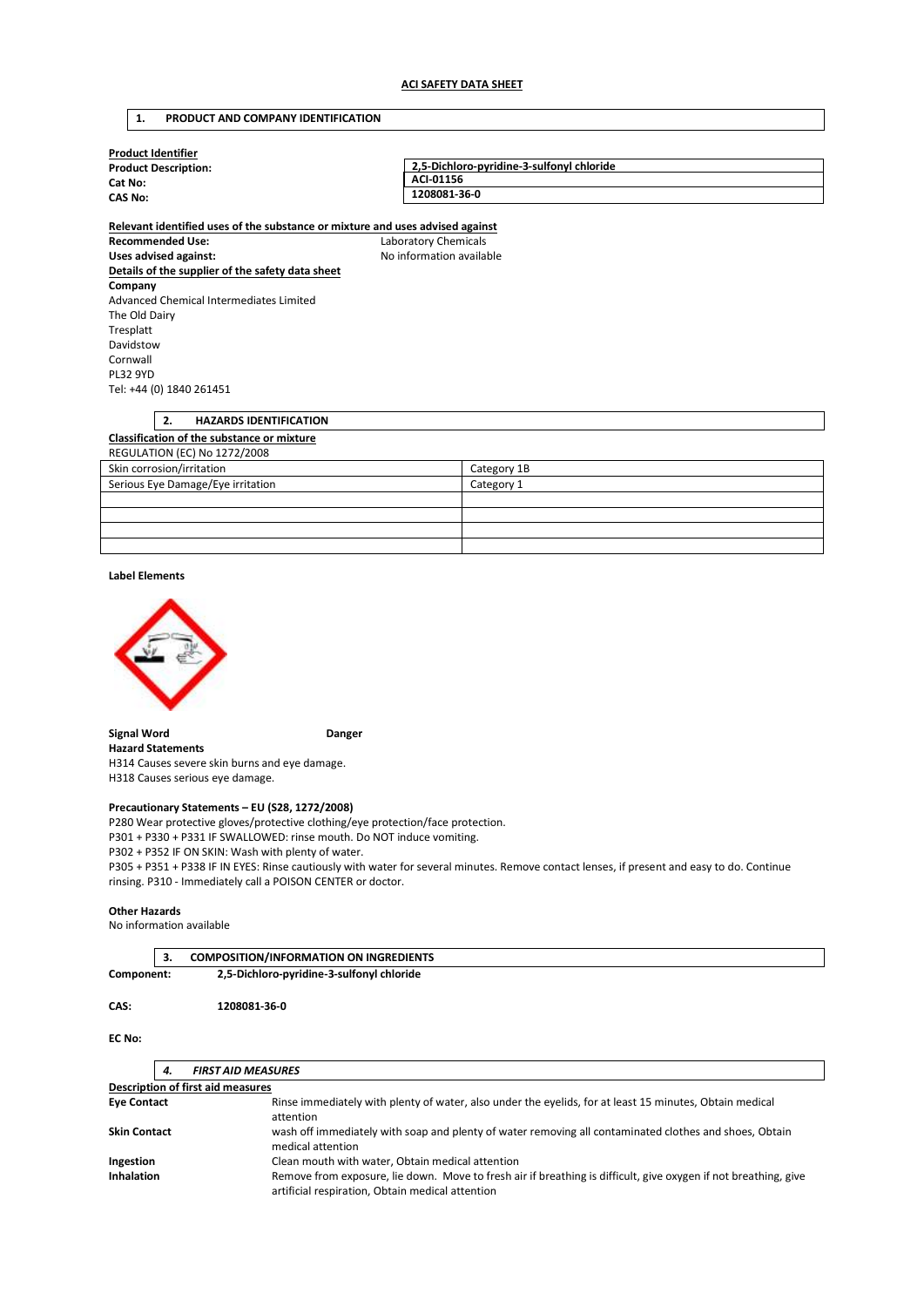## **5. FIRE-FIGHTING MEASURES**

## **Extinguishing media**

**Suitable Extinguishing Media** 

Water spray Carbon dioxide (CO2) Dry chemical foam

**Extinguishing media which must not be used for safety reasons** 

No information available

**Special hazards arising from the substance or mixture** 

Thermal decomposition can lead to release of irritating gases and vapours

#### **Advice for fire-fighters**

As in any fire, wear self-contained breathing apparatus pressure-demand, MSHA/NIOSH (approved or equivalent) and full protective gear.

| <b>ACCIDENTAL RELEASE MEASURES</b><br>6.                                      |                                                                                                                                                  |  |  |
|-------------------------------------------------------------------------------|--------------------------------------------------------------------------------------------------------------------------------------------------|--|--|
| Personal precautions, protective equipment and emergency procedures           |                                                                                                                                                  |  |  |
| Ensure adequate ventilation                                                   |                                                                                                                                                  |  |  |
| <b>Environmental precautions</b>                                              |                                                                                                                                                  |  |  |
| Prevent further leakage or spillage if safe to do so                          |                                                                                                                                                  |  |  |
| Methods and material for containment and cleaning up                          |                                                                                                                                                  |  |  |
|                                                                               | Sweep up or spillage and collect in suitable container for disposal. Use suitable absorbent if required. Do not let this chemical enter the      |  |  |
| environment                                                                   |                                                                                                                                                  |  |  |
|                                                                               |                                                                                                                                                  |  |  |
| <b>HANDLING AND STORAGE</b><br>7.                                             |                                                                                                                                                  |  |  |
| <b>Precautions for Safe Handling</b>                                          |                                                                                                                                                  |  |  |
|                                                                               | Avoid contact with skin and eyes. Do not breath dust. Do not breath vapours or spray mist. Do not ingest                                         |  |  |
| Conditions for Safe Storage, including and incompatibilities                  |                                                                                                                                                  |  |  |
| Keep in a dry, cool and well-ventilated place. Keep container tightly closed. |                                                                                                                                                  |  |  |
| <b>EXPOSURE CONTROLS/PERSONAL PROTECTION</b><br>8.                            |                                                                                                                                                  |  |  |
| <b>Control Parameters</b>                                                     |                                                                                                                                                  |  |  |
| <b>Exposure limits</b>                                                        | Not applicable                                                                                                                                   |  |  |
| Derived No Effect Level (DNEL)                                                | No information available                                                                                                                         |  |  |
| <b>Predicted No Effect Concentration</b><br>(PNEC)                            | No information available                                                                                                                         |  |  |
| <b>Exposure Controls</b>                                                      |                                                                                                                                                  |  |  |
| <b>Engineering Measures</b>                                                   | Ensure adequate ventilation, especially in confined areas. Ensure that eyewash stations<br>and safety showers are close to workstation location. |  |  |
| <b>Personal Protective Equipment</b>                                          |                                                                                                                                                  |  |  |
| Eye protection<br>1.                                                          | Goggles                                                                                                                                          |  |  |
| <b>Hand protection</b><br>2.                                                  | Protective gloves                                                                                                                                |  |  |
| Skin and body protection<br>З.                                                | Wear appropriate protective gloves and clothing to prevent skin exposure                                                                         |  |  |
| <b>Respiratory protection</b><br>4.                                           | Follow the OSHA respirator regulations found in 29 CFR 1910.134 OR European Standard                                                             |  |  |
|                                                                               | EN 149. Use a NIOSH/MSHA or European Standard EN 149 approved respirator                                                                         |  |  |
|                                                                               | if exposure limits are exceeded or if irritation or other symptoms are experienced.                                                              |  |  |
| <b>Hygiene Measures</b>                                                       | Handle in accordance with good industrial hygiene practice                                                                                       |  |  |
| <b>Environmental Exposure Controls</b>                                        | No information available                                                                                                                         |  |  |
|                                                                               |                                                                                                                                                  |  |  |

# **9. PHYSICAL AND CHEMICAL PROPERTIES**

| <b>Physical State</b>      | Solid       |
|----------------------------|-------------|
| Appearance                 | Low melting |
| <b>Boiling Point/Range</b> |             |
| <b>Melting Point/Range</b> |             |
| <b>Flash Point</b>         |             |
| <b>Molecular Formula</b>   | C5H2Cl3NO2S |
| <b>Molecular Weight</b>    | 246.50      |
|                            |             |

### **10. STABILITY AND REACTIVITY**

**Reactivity Chemical Stability**  Stable under normal conditions **Possibility of Hazardous Reactions**  Hazardous Polymerization Noinformation available Hazardous Reactions **No information available Conditions to Avoid**  Incompatible products. Heat. **Incompatible Materials**  Acids, bases, strong oxidizing agents, strong reducing agents, **Hazardous Decomposition Products**  In combustion emits toxic fumes.